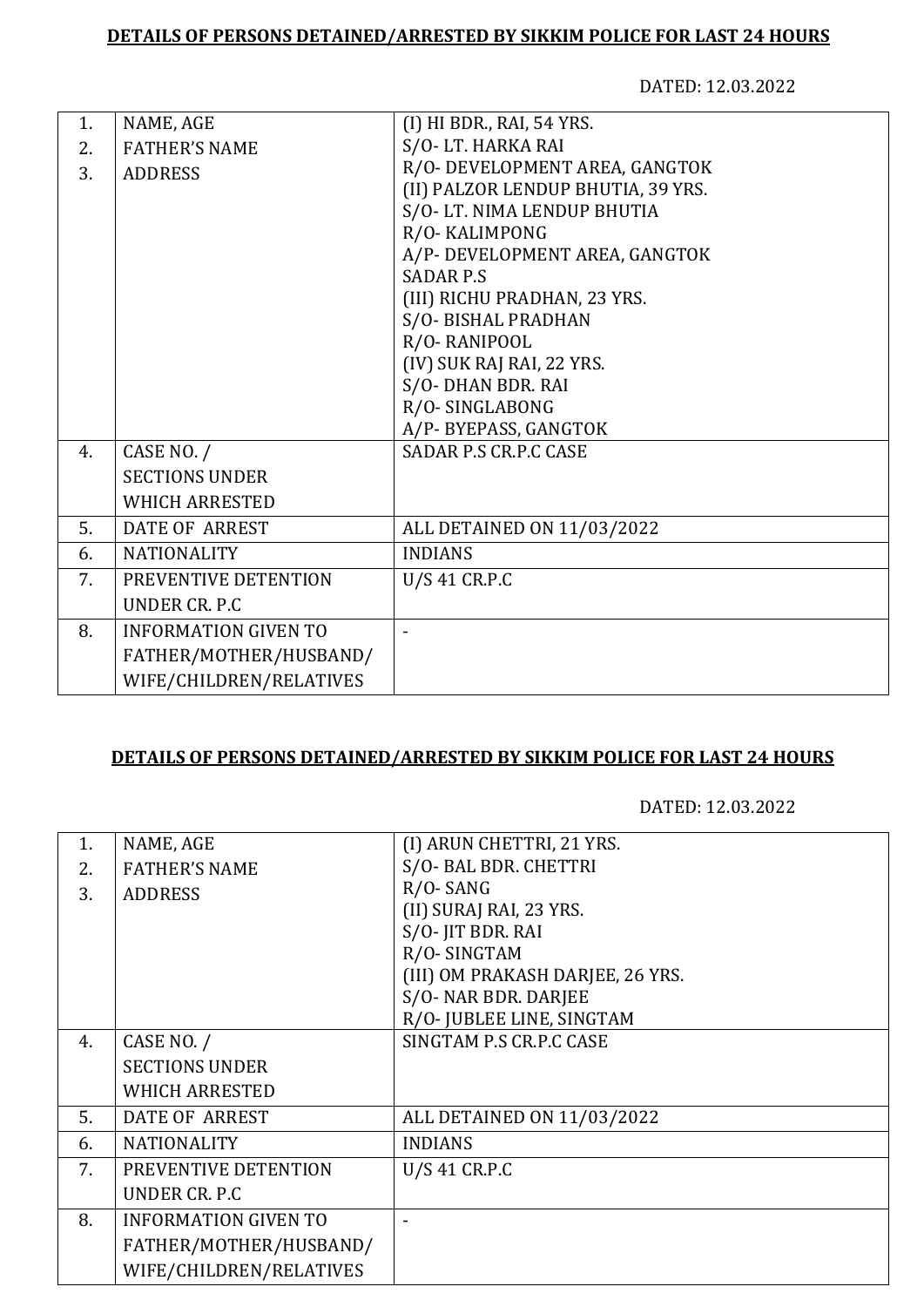DATED: 12.03.2022

| NAME, AGE                   | (I) SAJAWAL ALAM, 27 YRS.            |
|-----------------------------|--------------------------------------|
| <b>FATHER'S NAME</b>        | S/O-SAMUDIN ALAM                     |
| <b>ADDRESS</b>              | (II) DEEPAK CHETTRI, 22 YRS.         |
|                             | S/O-YADAV CHETTRI                    |
|                             | (III) BANA BISWAS, 22 YRS.           |
|                             | S/O-SURESH BISWAS                    |
|                             | ALL R/O- KHANIKHOLA, MAJHITAR SIKKIM |
| CASE NO. /                  | RANGPO P.S CR.P.C CASE               |
| <b>SECTIONS UNDER</b>       |                                      |
| <b>WHICH ARRESTED</b>       |                                      |
| <b>DATE OF ARREST</b>       | ALL DETAINED ON 11/03/2022           |
| <b>NATIONALITY</b>          | <b>INDIANS</b>                       |
| PREVENTIVE DETENTION        | U/S 41 CR.P.C                        |
| UNDER CR. P.C.              |                                      |
| <b>INFORMATION GIVEN TO</b> |                                      |
| FATHER/MOTHER/HUSBAND/      |                                      |
| WIFE/CHILDREN/RELATIVES     |                                      |
|                             |                                      |

## **DETAILS OF PERSONS DETAINED/ARRESTED BY SIKKIM POLICE FOR LAST 24 HOURS**

| 1. | NAME, AGE                   | (I) ASHOK CHETTRI, 23 YRS.     |
|----|-----------------------------|--------------------------------|
| 2. | <b>FATHER'S NAME</b>        | S/O-TEK BDR. CHETTRI           |
| 3. | <b>ADDRESS</b>              | R/O-MAJHIGOAN JORETHANG        |
|    |                             | (II) SUNIL BISWAKARMA, 27 YRS. |
|    |                             | S/O- SUDHIR KUMAR PRADHAN      |
|    |                             | R/O-DARAGOAN, JORETHANG        |
| 4. | CASE NO. /                  | JORETHANG P.S CR.P.C CASE      |
|    | <b>SECTIONS UNDER</b>       |                                |
|    | <b>WHICH ARRESTED</b>       |                                |
| 5. | <b>DATE OF ARREST</b>       | BOTH DETAINED ON 11/03/2022    |
| 6. | <b>NATIONALITY</b>          | <b>INDIANS</b>                 |
| 7. | PREVENTIVE DETENTION        | U/S 151 CR.P.C                 |
|    | UNDER CR. P.C.              |                                |
| 8. | <b>INFORMATION GIVEN TO</b> |                                |
|    | FATHER/MOTHER/HUSBAND/      |                                |
|    | WIFE/CHILDREN/RELATIVES     |                                |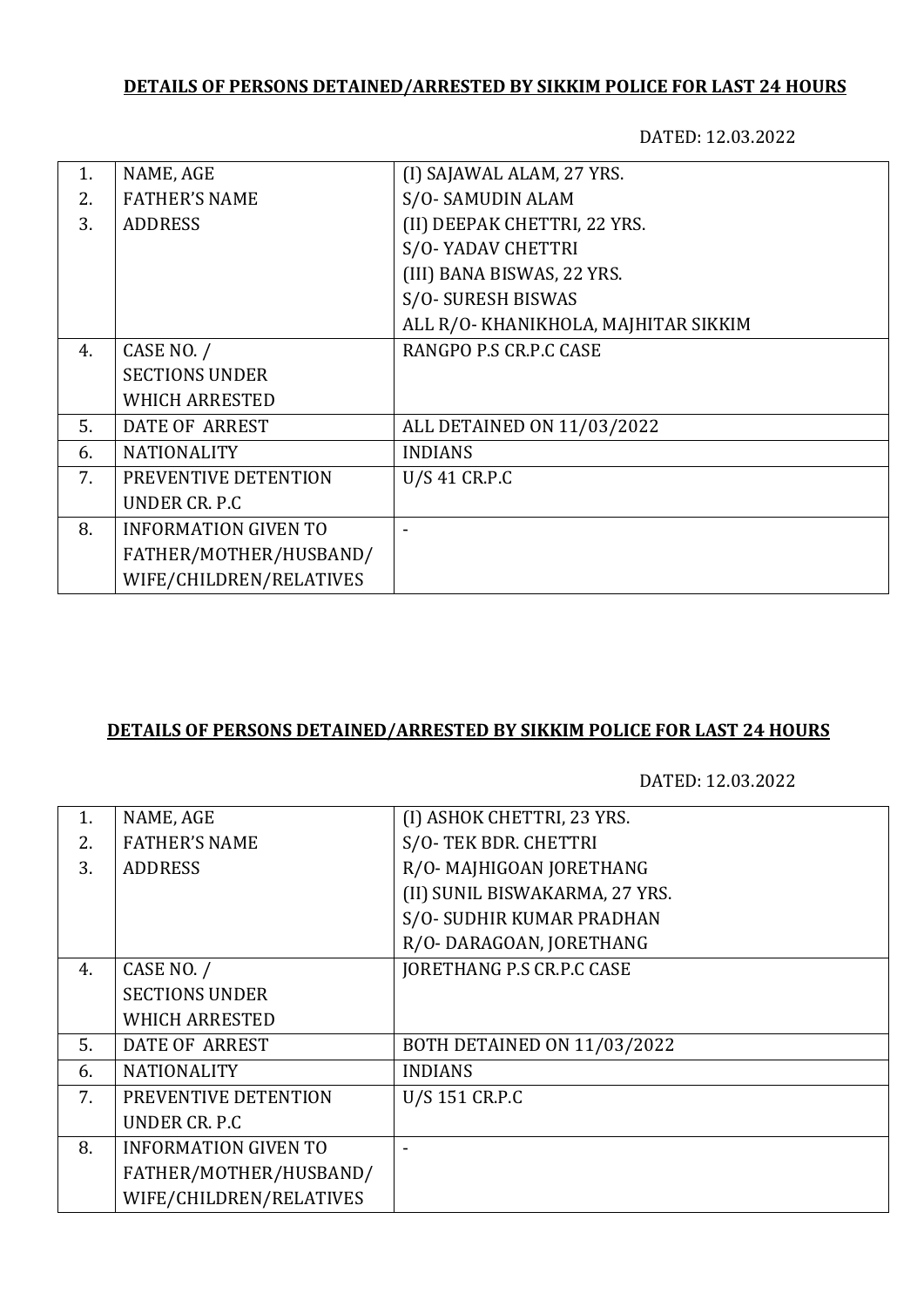DATED: 12.03.2022

| 1. | NAME, AGE                   | BIBEK MANGER, 22 YRS.            |
|----|-----------------------------|----------------------------------|
| 2. | <b>FATHER'S NAME</b>        | S/O- GANESH MANGER               |
| 3. | <b>ADDRESS</b>              | R/O-NAYABAZAR                    |
| 4. | CASE NO. /                  | <b>JORETHANG P.S CR.P.C CASE</b> |
|    | <b>SECTIONS UNDER</b>       |                                  |
|    | <b>WHICH ARRESTED</b>       |                                  |
| 5. | DATE OF ARREST              | DETAINED ON 11/03/2022           |
| 6. | <b>NATIONALITY</b>          | <b>INDIAN</b>                    |
| 7. | PREVENTIVE DETENTION        | U/S 41 CR.P.C                    |
|    | UNDER CR. P.C.              |                                  |
| 8. | <b>INFORMATION GIVEN TO</b> |                                  |
|    | FATHER/MOTHER/HUSBAND/      |                                  |
|    | WIFE/CHILDREN/RELATIVES     |                                  |

#### **DETAILS OF PERSONS DETAINED/ARRESTED BY SIKKIM POLICE FOR LAST 24 HOURS**

|    |                             | <b>HARI KR. PRADHAN</b>               |
|----|-----------------------------|---------------------------------------|
| 1. | NAME, AGE                   |                                       |
| 2. | <b>FATHER'S NAME</b>        |                                       |
| 3. | <b>ADDRESS</b>              |                                       |
| 4. | CASE NO. /                  | NAMCHI P.S CASE NO:- 14/2022          |
|    | <b>SECTIONS UNDER</b>       | DTD:-11.03.2022                       |
|    | <b>WHICH ARRESTED</b>       | U/S 7/9/14 SADA 2006                  |
|    |                             | R/W 9(I)(B) OF SAD AMENDMENT ACT 2017 |
| 5. | <b>DATE OF ARREST</b>       | ARRESTED ON 11/03/2022                |
| 6. | <b>NATIONALITY</b>          | <b>INDIAN</b>                         |
| 7. | PREVENTIVE DETENTION        |                                       |
|    | UNDER CR. P.C.              |                                       |
| 8. | <b>INFORMATION GIVEN TO</b> |                                       |
|    | FATHER/MOTHER/HUSBAND/      |                                       |
|    | WIFE/CHILDREN/RELATIVES     |                                       |